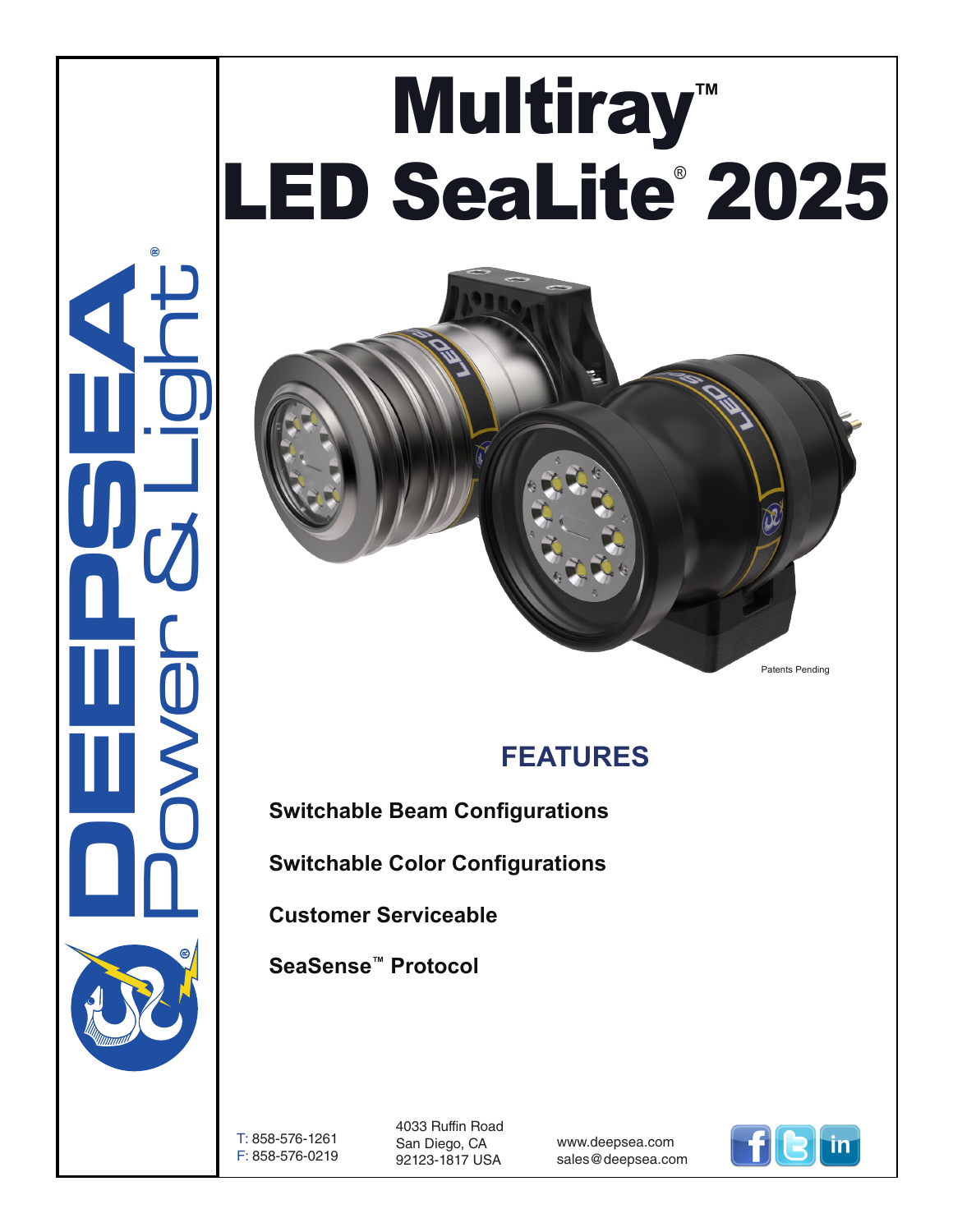## LSL-2025

| <b>Configuration</b> | <b>LEDs</b> |          | <b>Arrays</b>                               | <b>Typical Lumen Output</b> | Lux@1m          | <b>CRI</b>               | <b>Port</b>                             |
|----------------------|-------------|----------|---------------------------------------------|-----------------------------|-----------------|--------------------------|-----------------------------------------|
| DW00-D02             | 8           | Array 1  | Day Light White<br>75° Flood                | 4,800                       | 3,200 lx        | 70                       | Acrylic                                 |
|                      |             | Array 2  | Day Light White<br>115° Wide <sup>1</sup>   | 4,700                       | 1,500 lx        | 70                       |                                         |
|                      |             | Combined | Day Light White<br>Coming Soon              | 9,500                       | 4,600 lx        | 70                       |                                         |
| WW00-D02             | 8           | Array 1  | Warm White<br>75° Flood                     | 3,750                       | 2,500 lx        | 80                       | Acrylic                                 |
|                      |             | Array 2  | Warm White<br>115° Wide <sup>1</sup>        | 3,700                       | 1,100 $\sf{lx}$ | 80                       |                                         |
|                      |             | Combined | Warm White<br>Coming Soon                   | 7,400                       | 3,600 lx        | 80                       |                                         |
| DW00-D01             | 32          | Array 1  | Day Light White<br>40° Spot                 | 8,000                       | 13,000 lx       | 70                       | Standard: Acrylic<br>Optional: Sapphire |
|                      |             | Array 2  | Day Light White<br>75° Flood                | 9,900                       | 5,500 lx        | 70                       |                                         |
|                      |             | Combined | 50° Medium                                  | 10,000                      | Coming Soon     | 70                       |                                         |
| WW00-D01             | 32          | Array 1  | Warm White<br>40° Spot                      | 6,300                       | 10,000 lx       | 80                       | Standard: Acrylic<br>Optional: Sapphire |
|                      |             | Array 2  | Warm White<br>75° Flood                     | 7,800                       | 4,300 lx        | 80                       |                                         |
|                      |             | Combined | 50° Medium                                  | 7,800                       | Coming Soon     | 80                       |                                         |
| DC01-D02             | 8           | Array 1  | Day Light White<br>75° Flood                | 4,800                       | 3,200 lx        | 70                       | Acrylic                                 |
|                      |             | Array 2  | Warm White<br>115° Wide <sup>1</sup>        | 3,700                       | 1,100 $\sf lx$  | 80                       |                                         |
|                      |             | Combined | Coming Soon                                 | Coming Soon                 | Coming Soon     | Coming Soon              |                                         |
|                      | 8           | Array 1  | Warm White<br>75° Flood                     | 3,750                       | 2,500 lx        | 80                       | Acrylic                                 |
| DC02-D02             |             | Array 2  | Day Light White<br>115° Wide <sup>1</sup>   | 4,700                       | 1,500 lx        | 70                       |                                         |
|                      |             | Combined | Coming Soon                                 | Coming Soon                 | Coming Soon     | Coming Soon              |                                         |
| DC01-D01             | 32          | Array 1  | Day Light White<br>40° Spot                 | 8,000                       | 13,000 lx       | 70                       | Standard: Acrylic<br>Optional: Sapphire |
|                      |             | Array 2  | Warm White<br>75° Flood                     | 7,800                       | 4,300 lx        | $80\,$                   |                                         |
|                      |             | Combined | Coming Soon                                 | Coming Soon                 | Coming Soon     | Coming Soon              |                                         |
| DC02-D01             | 32          | Array 1  | Warm White<br>40° Spot                      | 6,300                       | 10,000 lx       | 80                       | Standard: Acrylic<br>Optional: Sapphire |
|                      |             | Array 2  | Day Light White<br>75° Flood                | 9,900                       | 5,500 lx        | 70                       |                                         |
|                      |             | Combined | Coming Soon                                 | Coming Soon                 | Coming Soon     | Coming Soon              |                                         |
| DC03-FLD             |             | Array 1  | Day Light White<br>75° Flood                | 9,900                       | 5,500 lx        | 70                       | Standard: Acrylic                       |
|                      |             | Array 2  | Green <sup>2</sup><br>75° Flood             | Coming Soon                 | Coming Soon     | -                        | Optional: Sapphire                      |
| DC04-D01             |             | Array 1  | 405nm Ultraviolet <sup>3</sup><br>75° Flood | Coming Soon                 | Coming Soon     | $\overline{\phantom{0}}$ |                                         |
|                      |             | Array 2  | Day Light White<br>40° Spot                 | Coming Soon                 | Coming Soon     | 70                       | Sapphire                                |

1 Acrylic port required for 115° Wide.

2 Contact sales for red, blue, and other color options.

3 Sapphire port required for UV.

*Common configurations shown. Please contact sales for other configurations.*



**\****Specifications subject to change without notice.*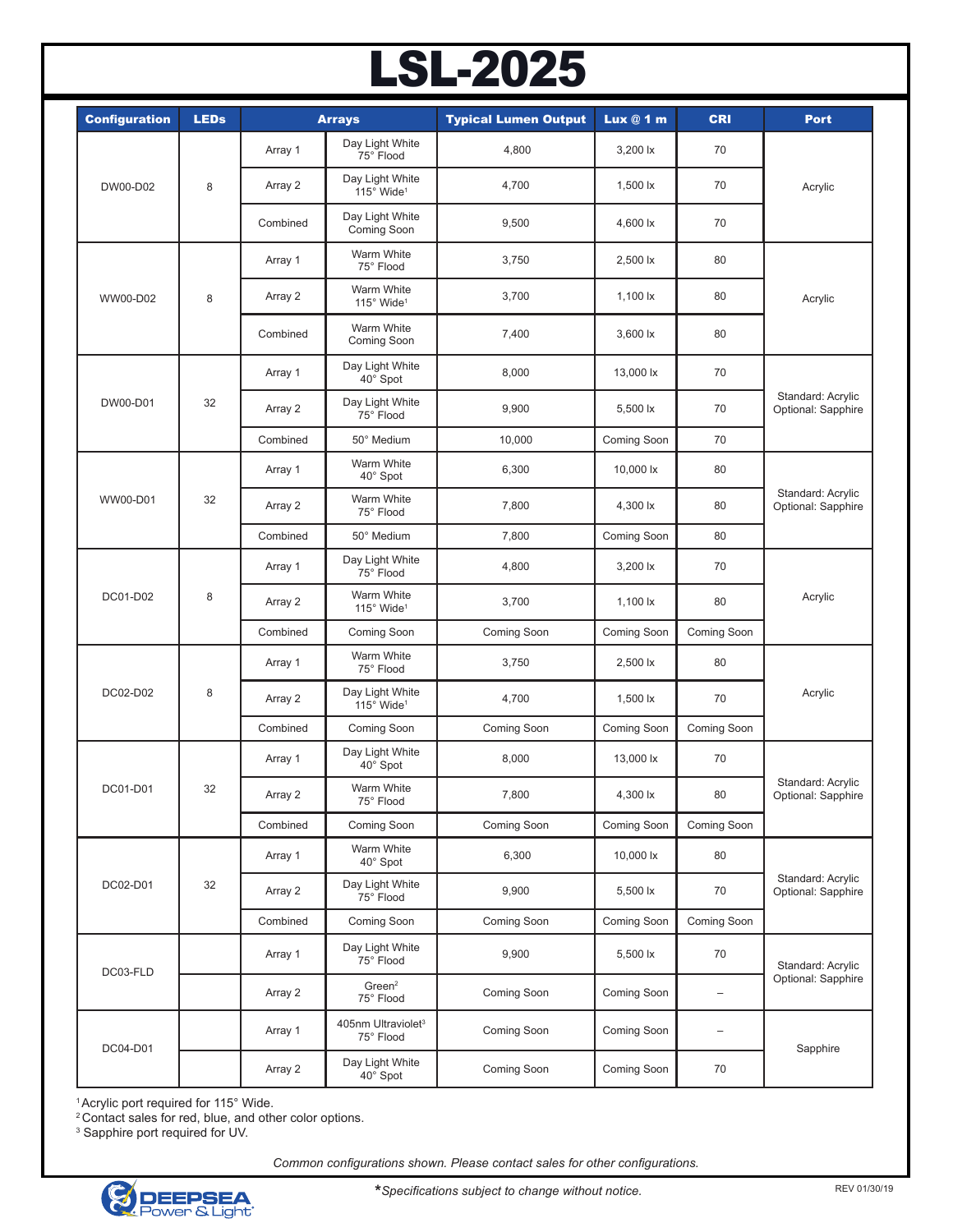# LSL-2025

|                                              | <b>LSL-2025</b>                                                                                                        |  |  |  |
|----------------------------------------------|------------------------------------------------------------------------------------------------------------------------|--|--|--|
| <b>Optical Specifications</b>                |                                                                                                                        |  |  |  |
| <b>Color and LED Sources</b>                 | Day Light White 5000 K $\sim$ 6500 K<br>Warm White 2600 K ~ 3700 K<br>Blue, Green, Red <sup>2</sup><br>UV3653, UV4053  |  |  |  |
| <b>Beam Angles</b>                           | Wide <sup>1</sup> : 115°<br>Flood: 75°<br>Spot: 40°, 28°                                                               |  |  |  |
| <b>Environmental Specifications</b>          |                                                                                                                        |  |  |  |
| <b>Depth Rating</b>                          | 4,000 m Acrylic Port<br>6,000 m or 11,000 m Sapphire Port                                                              |  |  |  |
| <b>Thermal Protection</b>                    | Intelligent Thermal Rollback                                                                                           |  |  |  |
| <b>Operational Temperature</b>               | -10°C to 40°C [14°F to 104°F]                                                                                          |  |  |  |
| <b>Storage Temperature</b>                   | -40°C to 100°C [-40°F to 212°F]                                                                                        |  |  |  |
| <b>Electrical Specifications</b>             |                                                                                                                        |  |  |  |
| <b>Voltage</b>                               | 10~48 VDC <sup>4</sup>                                                                                                 |  |  |  |
| <b>Power</b>                                 | 106W @ 24 VDC                                                                                                          |  |  |  |
| <b>Dimming</b>                               | RS232 <sup>5</sup> , RS485 <sup>5</sup> , 0~5V, 0~10V, 4~20mA                                                          |  |  |  |
| <b>Mechanical Specifications</b>             |                                                                                                                        |  |  |  |
| <b>Housing</b>                               | Hard Anodized 6013 Aluminum<br>Titanium <sup>6,7</sup>                                                                 |  |  |  |
| <b>Port</b>                                  | Standard: Sapphire<br>Optional: Acrylic6,7                                                                             |  |  |  |
| <b>Outer Diameter</b>                        | 63.0 mm [2.48 in]                                                                                                      |  |  |  |
| <b>Overall Length</b><br>(Without Connector) | Acrylic Flood/Wide: 95.9 mm [3.77 in]<br>Sapphire Flood: 93.3 mm [3.67 in]<br>Acrylic/Sapphire Spot: 99.6 mm [3.92 in] |  |  |  |
| <b>Weight in Air<sup>8</sup></b>             | Sapphire Flood: 450 g<br>Sapphire Spot: 470 g                                                                          |  |  |  |
| <b>Weight in Water<sup>8</sup></b>           | Sapphire Flood: 200 q<br>Sapphire Spot: 220 g                                                                          |  |  |  |
| Connector <sup>9</sup>                       |                                                                                                                        |  |  |  |
| <b>Default</b>                               | <b>SEACON MCBHMP</b><br>Please contact sales for more options.                                                         |  |  |  |

1 Acrylic port required for 115° Wide. Titanium housing with this option reduces lumen output by 50%.

2 Contact sales for red, blue, and other color options.

3 Sapphire port required for UV.

4 100% output available above 20 VDC. 50% output from 10-20 VDC due to input current limits.

5 For RS232 and RS485, see Manual.

 $^6$  Titanium housing with flood or spot beam requires sapphire port.

<sup>7</sup> Titanium housing with wide beam and acrylic port reduces lumen output by 50%.

<sup>8</sup> Nominal values are measured with MCBHMP connector and aluminum housing.

 $^\circ$  Ensure that ampacity ratings for interconnect system are suitable for your operating conditions. See Manual for more information.

#### Multiray LSL-2025 LED Array Layout



#### **Operating Modes**

| <b>Operating Mode</b> | <b>Channel 1</b> | <b>Channel 2</b> |
|-----------------------|------------------|------------------|
| Array 1               | ON               | OFF              |
| Array 2               | OFF              | OΝ               |
| Combined              | ΩN               | 'N               |

The arrays operate separately or combined through a driver channel. The combined operating mode is available in configurations where array forward voltages match.

The Multiray LED SeaLite is available with 8 or 32 LEDs in the light engine. The light engine is divided into two arrays of LEDs each of which occupies half of the available positions in a balanced layout.